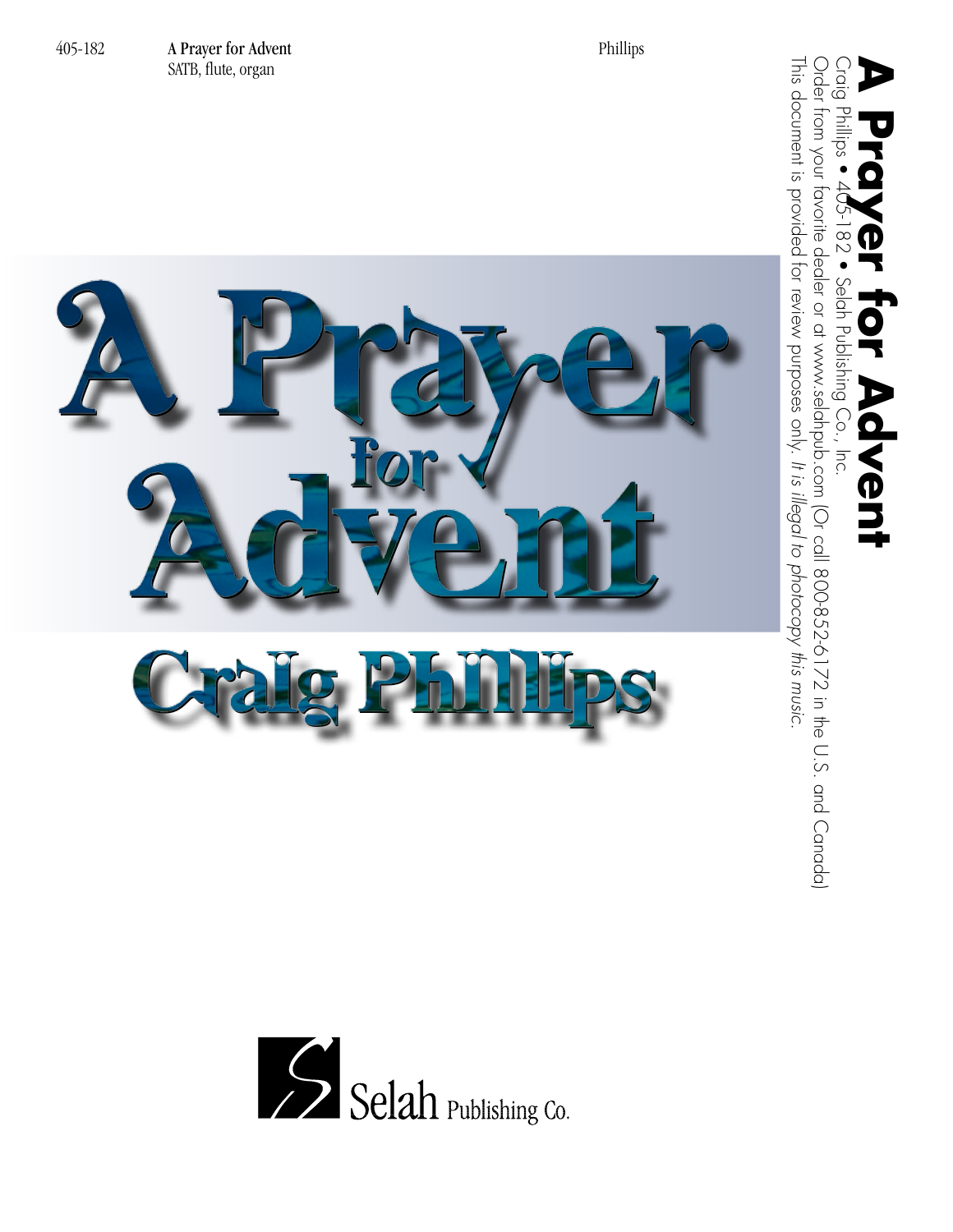# **A Prayer for Advent** Craig Phillips • 405-182 • Selah Publishing Co., Inc.

Order from your favorite dealer or at www.selahpub.com (Or call 800-852-6172 in the U.S. and Canada) This document is provided for review purposes only. It is illegal to photocopy this music. This document is provided for review purposes only. *It is illegal to photocopy this music.*



*A separate flute part may be downloaded at Selah's website on the page for this anthem. www.selahpub.com*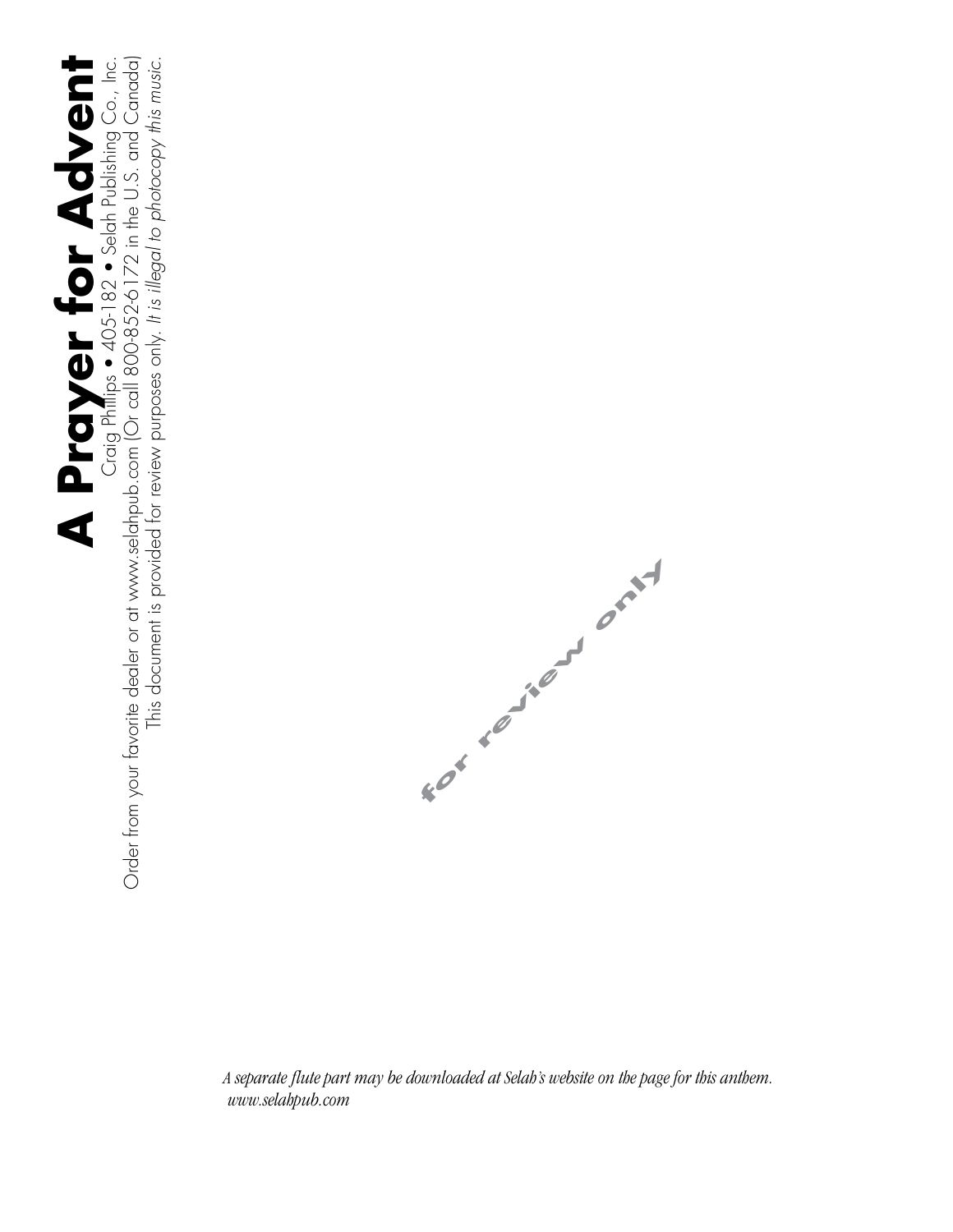*for Trinity Episcopal Church, Iowa City, Iowa*

### A Prayer for Advent SATB, flute, organ

 $\widetilde{\Xi}$ . Order from your favorite dealer or at www.selahpub.com (Or call 800-852-6172 in the U.S. and Canada) Order from your favorite dealer or at www.selahpub.com (Or call 800-852-6172 in the U.S. and Canada) **A Prayer for Addyer inc. Phillips**  $\overline{82}$ Selah Publishing Co.,  $\overline{\mathbf{Q}}$  $\overline{P}$ 

This document is provided for review purposes only.

This document is provided for review purposes only. It is illegal to photocopy this music.

*It is illegal to photocopy this music.*







Printed in the U.S.A. on recycled paper. *It is illegal to photocopy this music*. 405-182-A Prayer for Advent-3 Copyright © 2010 Selah Publishing Co., Inc. www.selahpub.com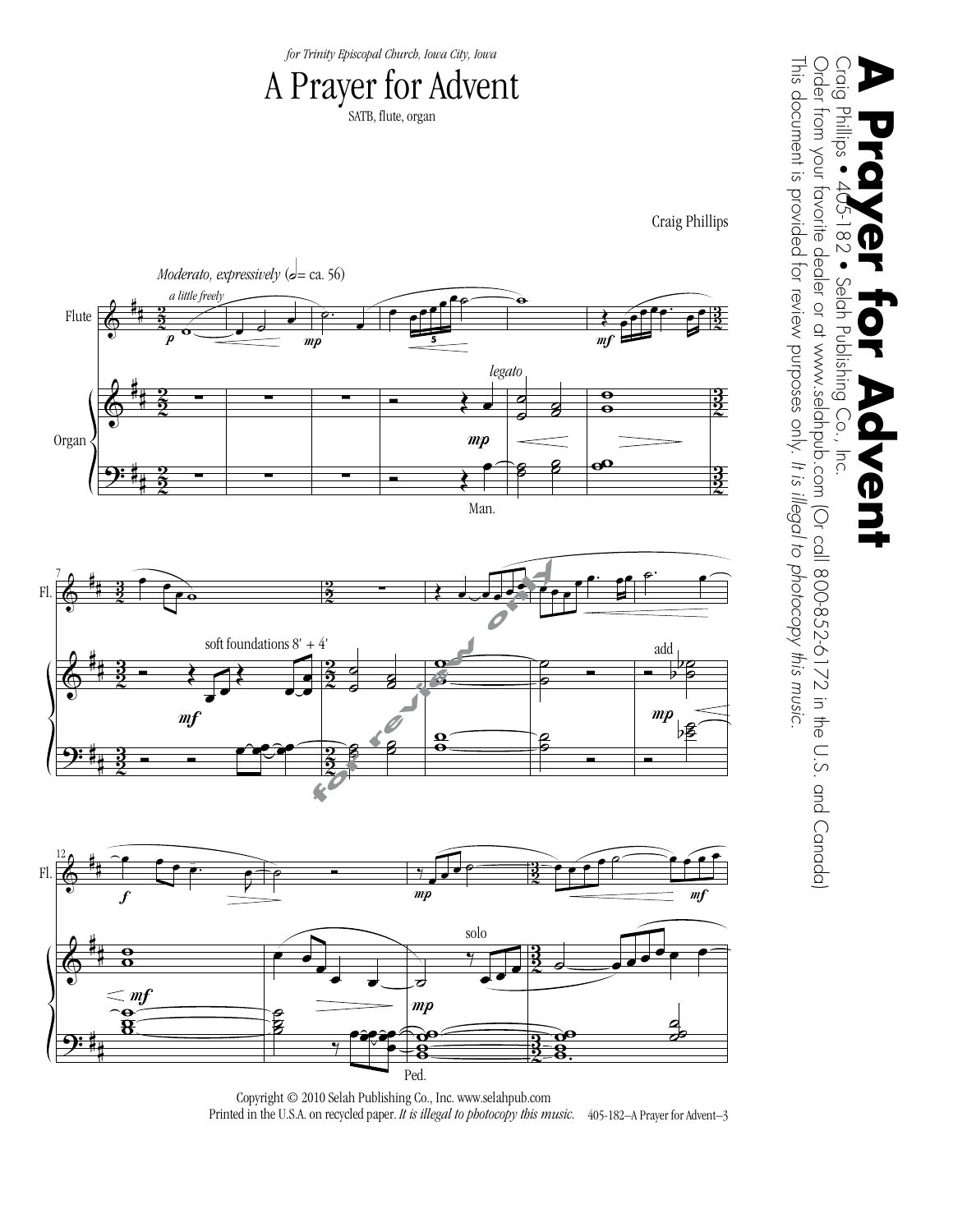

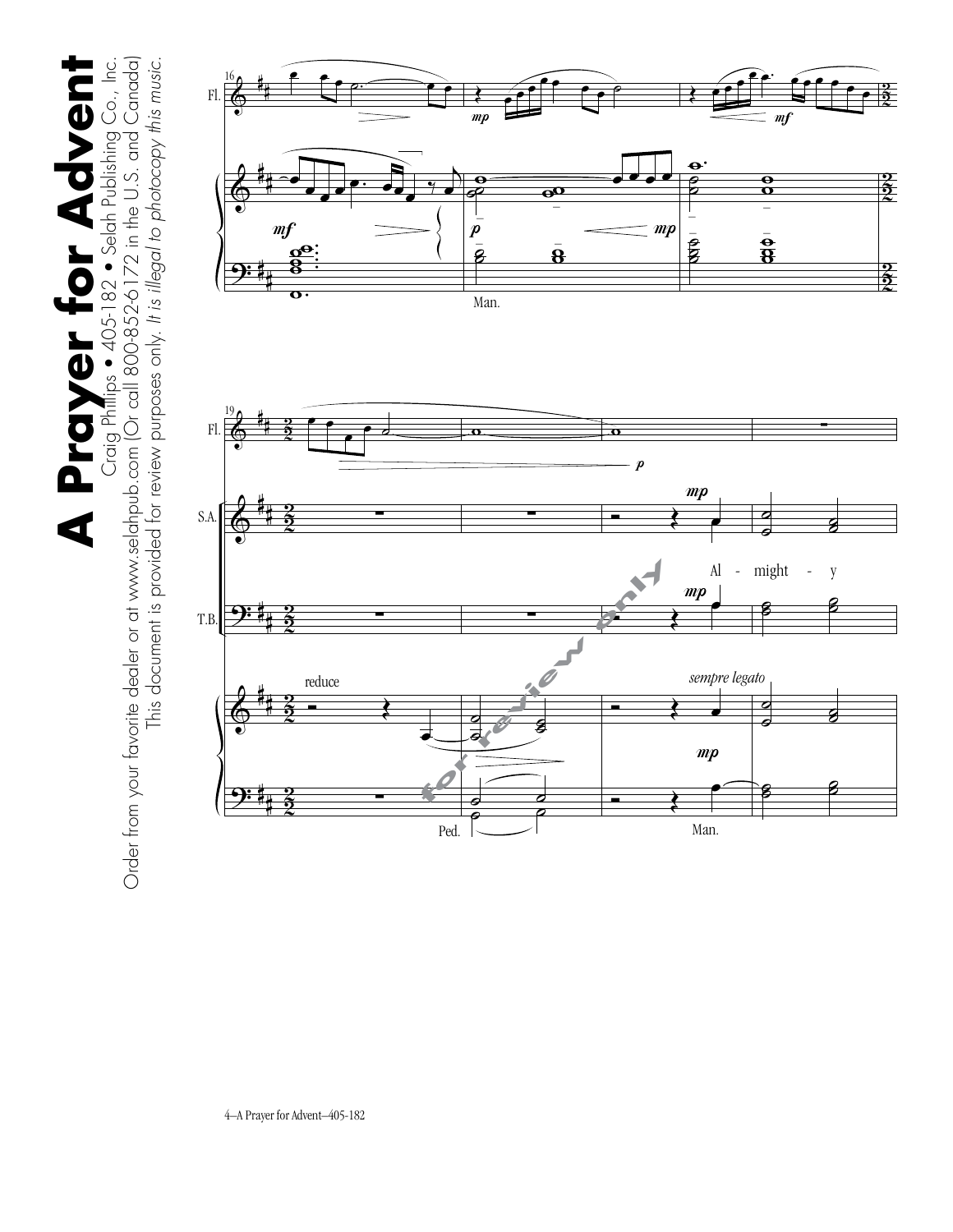

<sup>405-182–</sup>A Prayer for Advent– 5

# Craig Phillips • 455-182 • Selah Publishing Co., Inc.<br>Order from your favorite dealer or at www.selahpub.com (Or call 800-852-6172 in the U.S. and Canada)<br>This document is exercided for review, exerce cent, this illected t Order from your favorite dealer or at www.selahpub.com (Or call 800-852-6172 in the U.S. and Canada) **A Prayer for Addyer inc.** OVENI

This document is provided for review purposes only.

This document is provided for review purposes only. It is illegal to photocopy this music.

*It is illegal to photocopy this music.*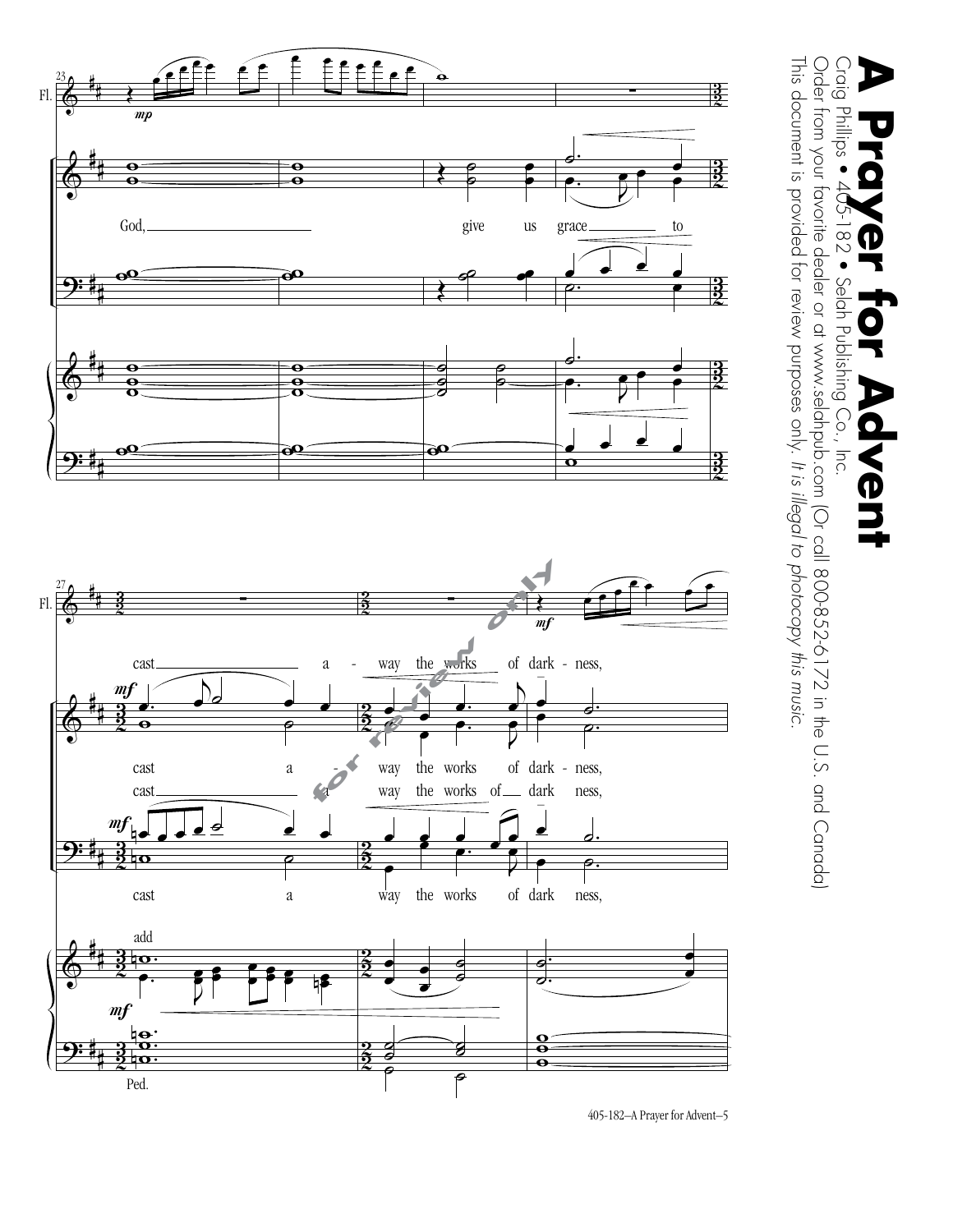**A Prayer for Advent** Craig Phillips • 405-182 • Selah Publishing Co., Inc. Order from your favorite dealer or at www.selahpub.com (Or call 800-852-6172 in the U.S. and Canada) This document is provided for review purposes only. It is illegal to photocopy this music. This document is provided for review purposes only. *It is illegal to photocopy this music.*



<sup>6–</sup>A Prayer for Advent–405-182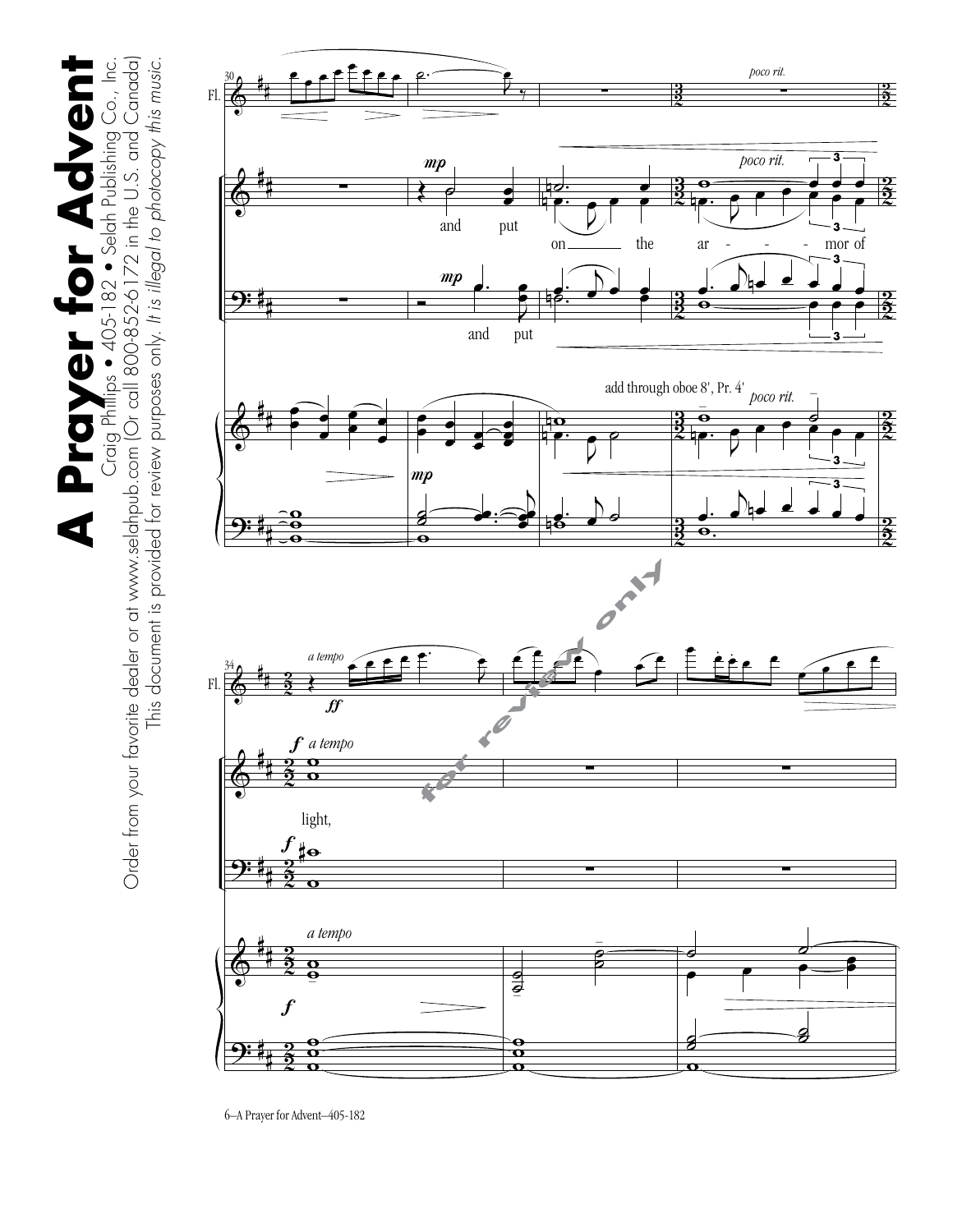

### **A Prayer for Addyer inc.**  $\mathbf{D}$  $\bullet$ **Advent**

Craig Phillips • 455-182 • Selah Publishing Co., Inc.<br>Order from your favorite dealer or at www.selahpub.com (Or call 800-852-6172 in the U.S. and Canada)<br>This document is provided for review purposes only It is illegal to This document is provided for review purposes only. It is illegal to photocopy this music. This document is provided for review purposes only. Order from your favorite dealer or at www.selahpub.com (Or call 800-852-6172 in the U.S. and Canada) *It is illegal to photocopy this music.*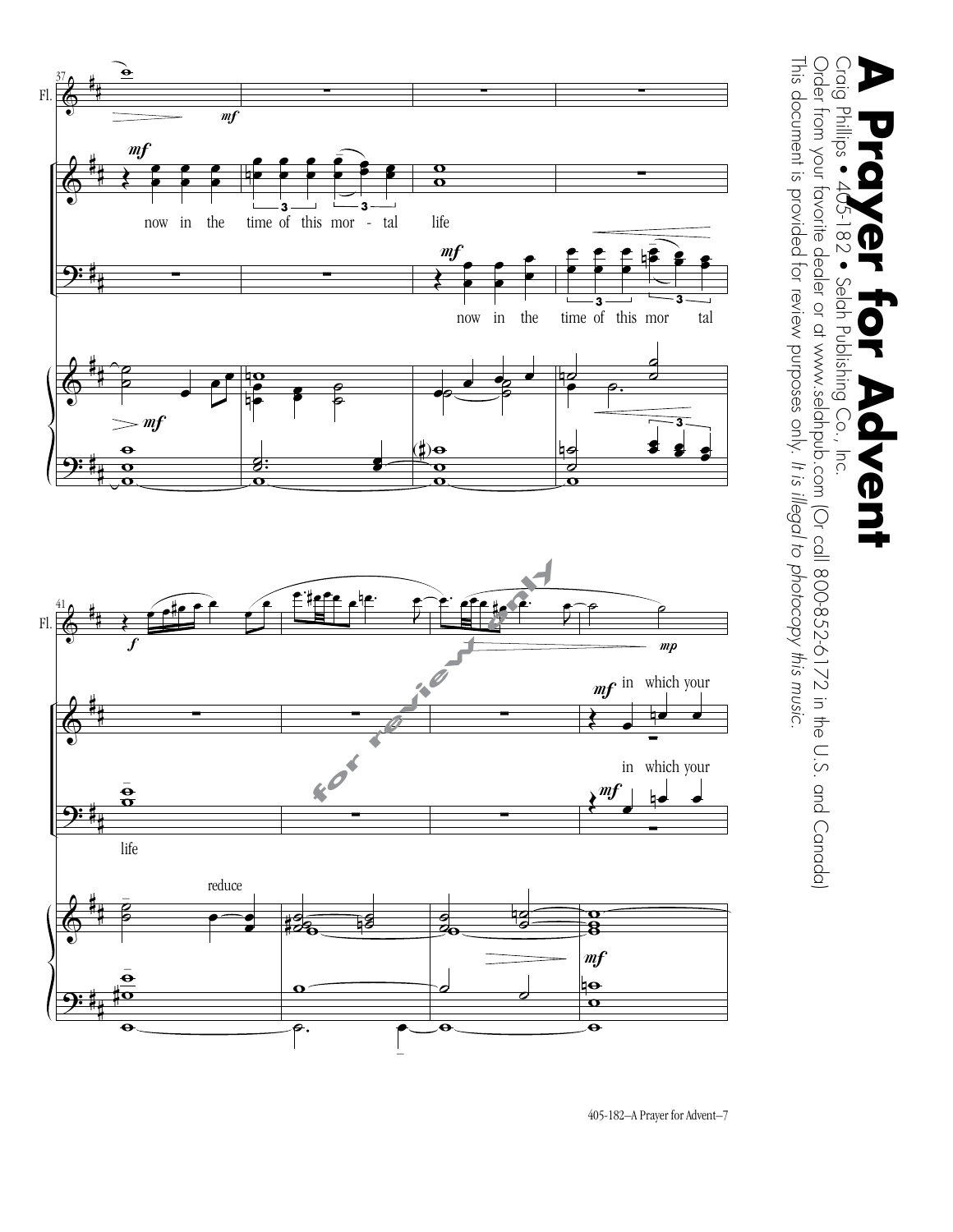**A Prayer for Advent** Craig Phillips • 405-182 • Selah Publishing Co., Inc. Craig Phillips • 405-182 • Selah Publishing Co., Inc.<br>Order from your favorite dealer or at www.selahpub.com (Or call 800-852-6172 in the U.S. and Canada) Order from your favorite dealer or at www.selahpub.com (Or call 800-852-6172 in the U.S. and Canada) This document is provided for review purposes only. It is illegal to photocopy this music. This document is provided for review purposes only. *It is illegal to photocopy this music.* **Prayer for Adven** 1



b œ .

 $\overline{\bullet}$ 

n

 $\mathbf{8}$ 

**p** 

 $\circ$ 6

 $\bullet$ 

 $\frac{\mathbf{p}}{\mathbf{p}}$ 

Man.

# #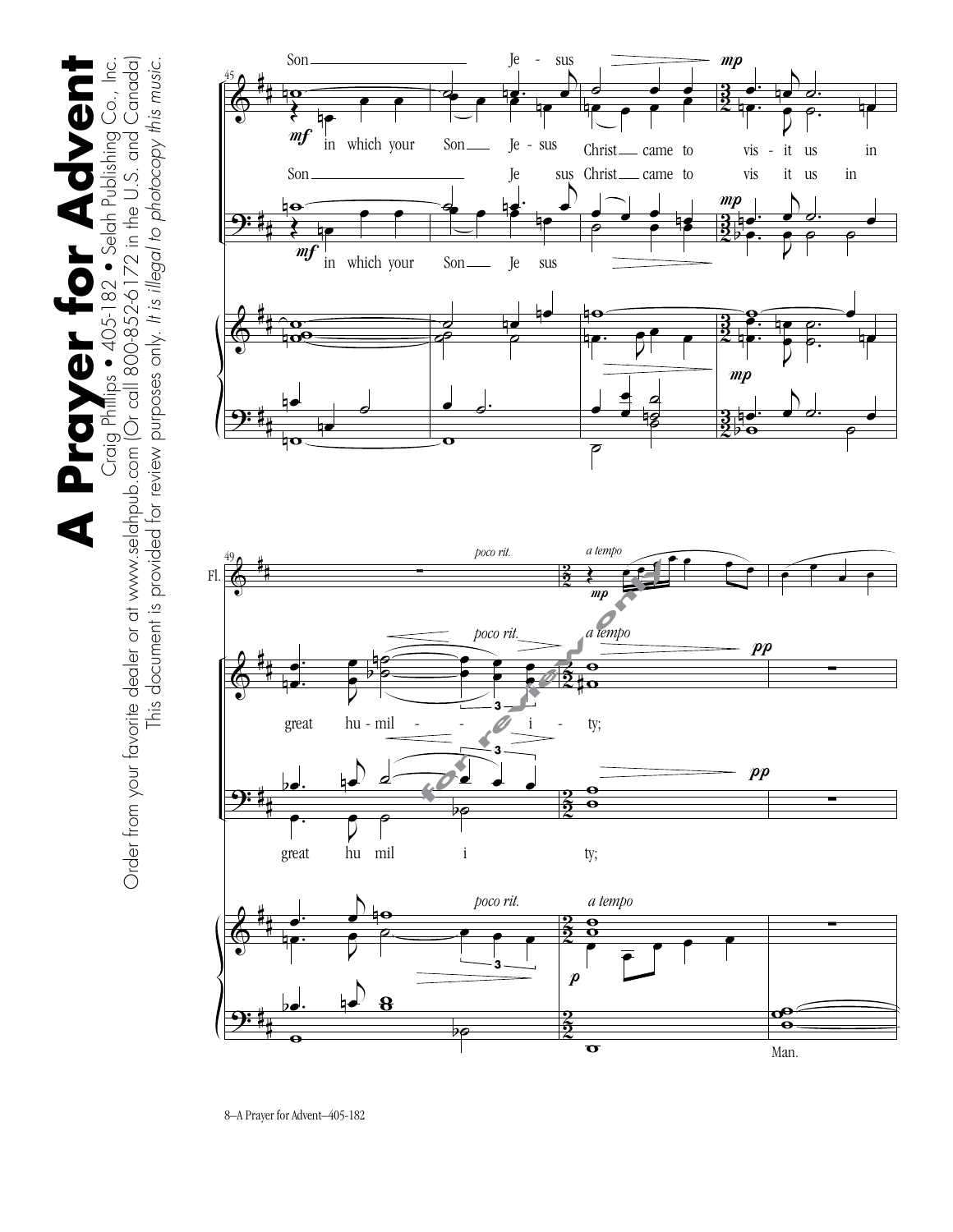

Craig Phillips • 405-182 • Selah Publishing Co., Inc.<br>Order from your favorite dealer or at www.selahpub.com (Or call 800-852-6172 in the U.S. and Canada)<br>This document is exercided for review, exerce cent, this illected t **A Prayer for Addyer inc.** L  $\bullet$ **ACRYCIT** 

Order from your favorite dealer or at www.selahpub.com (Or call 800-852-6172 in the U.S. and Canada)

405-182–A Prayer for Advent– 9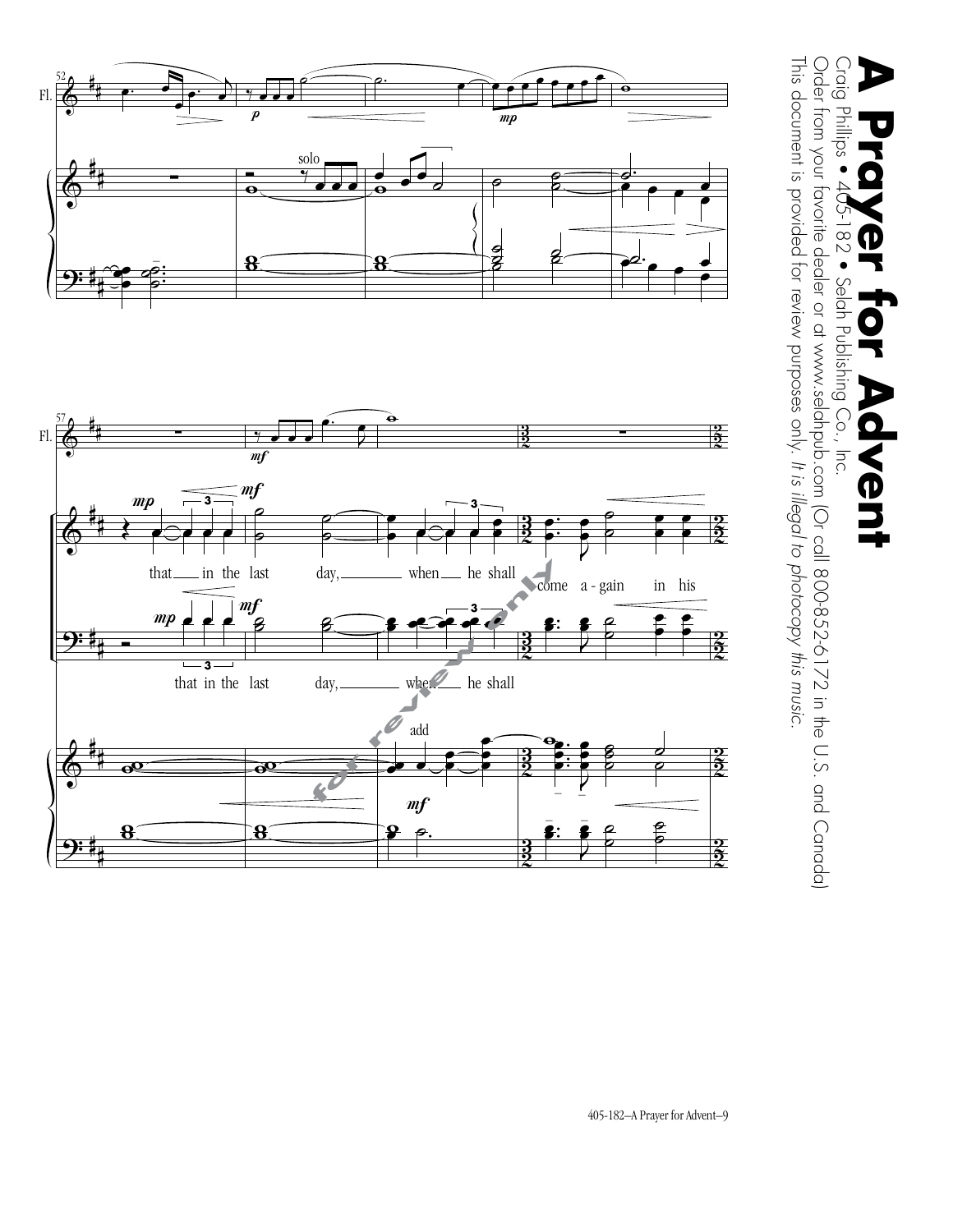$\sum_{\text{Order from your favorite dealer or at www.selchppub.com (Or call 800-852-6172 in the U.S. and Canada)} \sum_{\text{cralg Phulips}} \bigcirc_{\text{405-182}} \bigcirc_{\text{selch Publishing Co.}, Inc.}$ **A Prayer for Advent** Craig Phillips • 405-182 • Selah Publishing Co., Inc. Order from your favorite dealer or at www.selahpub.com (Or call 800-852-6172 in the U.S. and Canada) This document is provided for review purposes only. It is illegal to photocopy this music. This document is provided for review purposes only. *It is illegal to photocopy this music.*

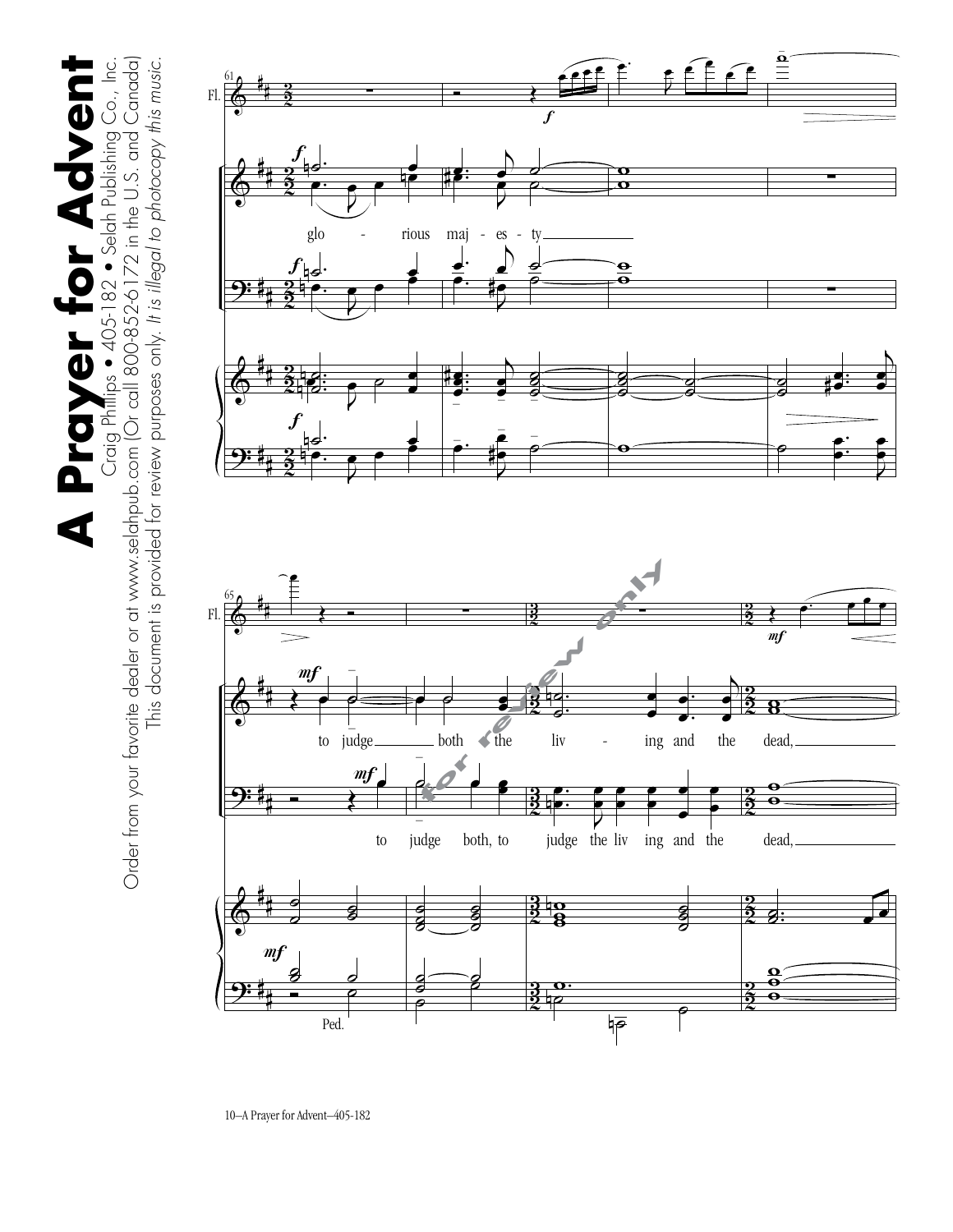

<sup>405-182–</sup>A Prayer for Advent–11

Order from your favorite dealer or at www.selahpub.com (Or call 800-852-6172 in the U.S. and Canada)

**A Prayer for Addyer inc.** 

 $\bullet$ 

**Advent** 

 $\mathbf{D}$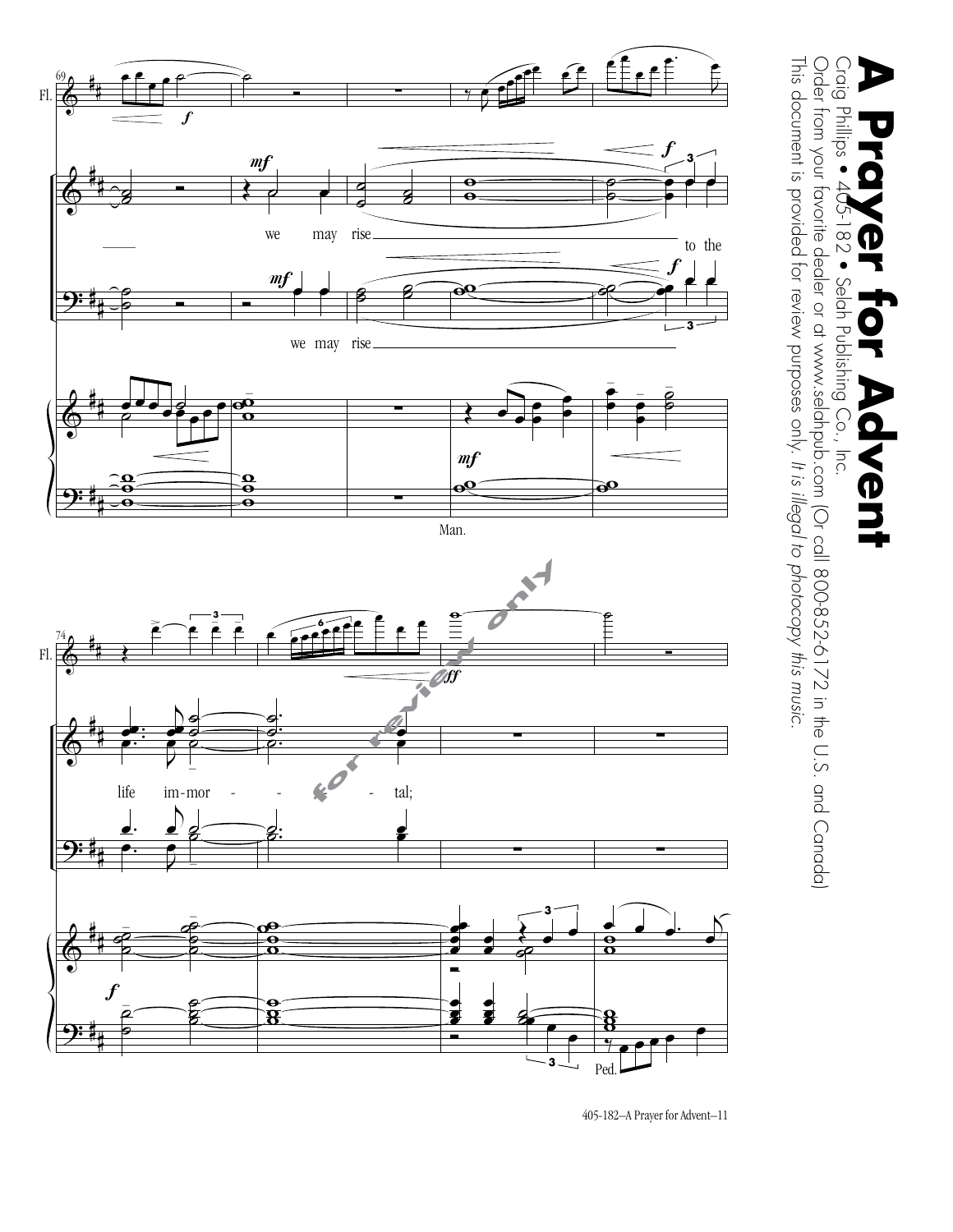

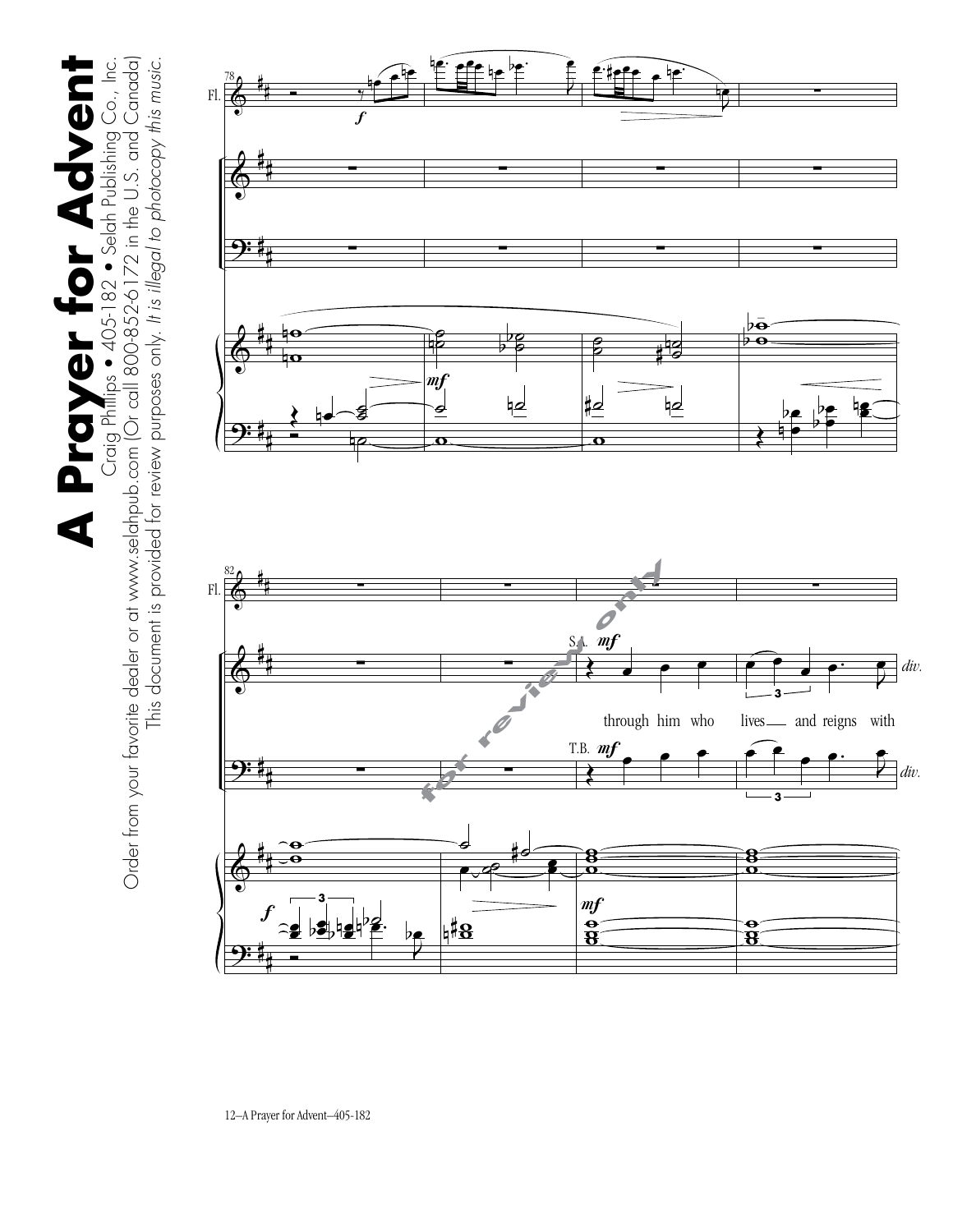

**A Prayer for Addyer inc.** Ō **ACPITE**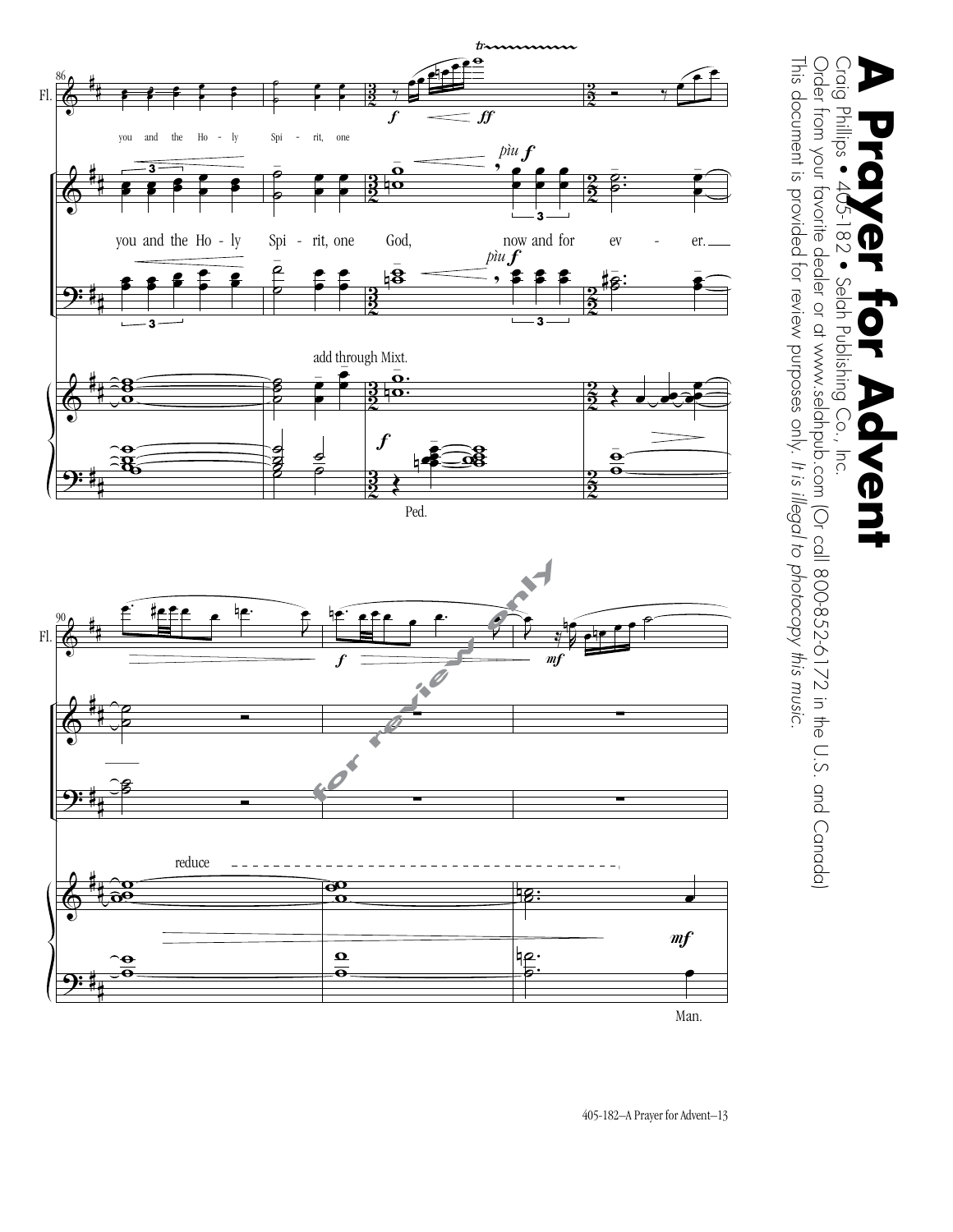**A Prayer for Advent** Craig Phillips • 405-182 • Selah Publishing Co., Inc. Order from your favorite dealer or at www.selahpub.com (Or call 800-852-6172 in the U.S. and Canada) This document is provided for review purposes only. It is illegal to photocopy this music. This document is provided for review purposes only. *It is illegal to photocopy this music.*



<sup>14–</sup>A Prayer for Advent–405-182